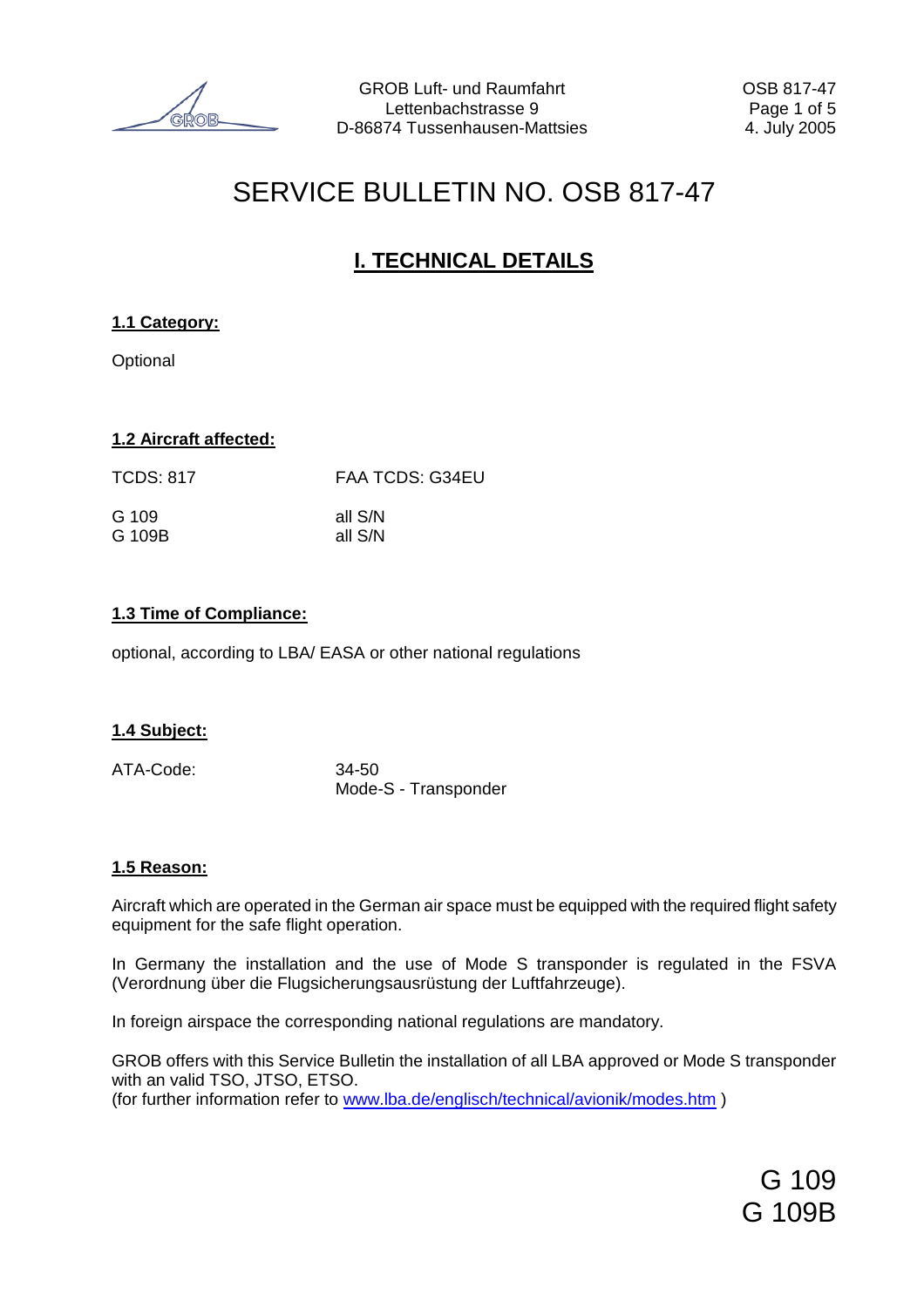### **1.6 Concurrent documents:**

"Installation and User Manual" of the corresponding OEM

### **1.7 Approval Note:**

The technical information contained in this document has been approved under the authority of EASA Design Organisation Approval No. EASA.21J.030.

### **1.8 Accomplishment / Instructions (see Fig. 1 and 2):**

**WARNING:** During accomplishment of para 1.8.2 and 1.8.3 the XPDR manufacturer´s instructions are mandatory !

- 1.8.1 Apply for the secundary radar code at the LBA or the corresponding national authority
- 1.8.2 If a transponder is already installed:
	- remove transponder
	- check antenna cable and antenna for condition, correct and tight fit, if necessary repair or replace concerned item
	- check installed circuit breaker for adequate value, replace if necessary
	- check compatibility of the blind encoder/ encoding altimeter, replace if necessary
	- check the pitot  $-$  static system
	- if applicable use new cover plates and panels
	- amend the aircraft equipment list
	- check the transponder system during a check flight

**NOTE:** Instruction for the approval of transponder installation in sailplanes and powered sailplanes are given in the LBA Note T402-TDR-02/05, see attached copy !

- 1.8.3 If no transponder was already installed:
	- determine the transponder installation position, preferable in the center of the instrument panel and fix transponder using screws (item 12, P/N DIN965-M3x10)
	- if required use modified cover plate (item 15) or blind cover (item 17)
	- install wiring loom (item 20) from the transponder to the circuit breaker (item 30, P/N W58XC4C12A-X, for amperage refer to manufacturers instructions) and install wiring loom (item 40) from tranponder to the antenna
	- install blind encoder and connect to the pitot static system
	- install antenna
	- amend aircraft equipment list
	- $check$  pitot static system
	- check the transponder system during a check flight

**NOTE:** Instruction for the approval of transponder installation in sailplanes and powered sailplanes are given in the LBA Note T402-TDR-02/05, see attached copy !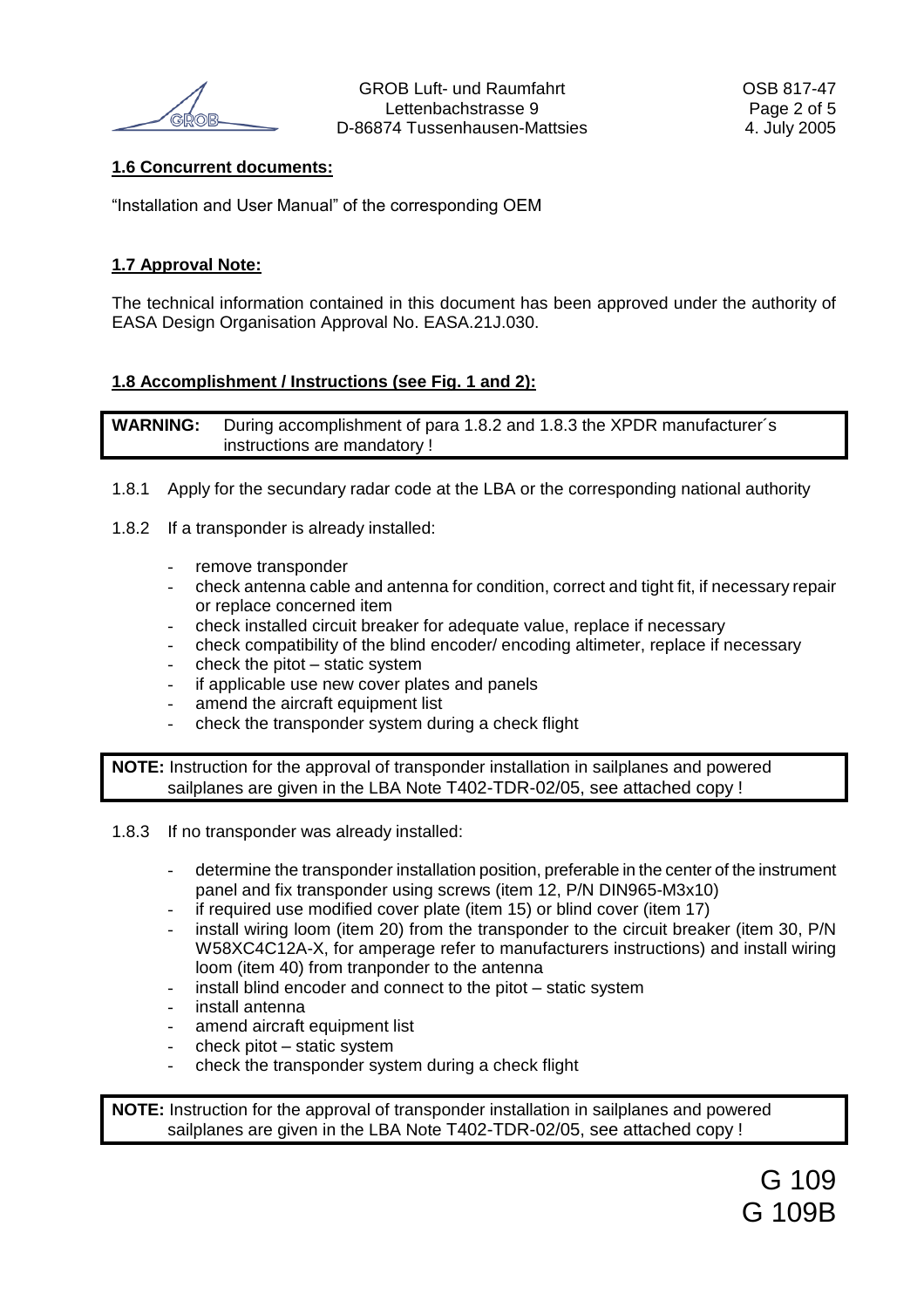GROB

GROB Luft- und Raumfahrt OSB 817-47 Lettenbachstrasse 9 Page 3 of 5 D-86874 Tussenhausen-Mattsies



**Fig. 1**



G 109 G 109B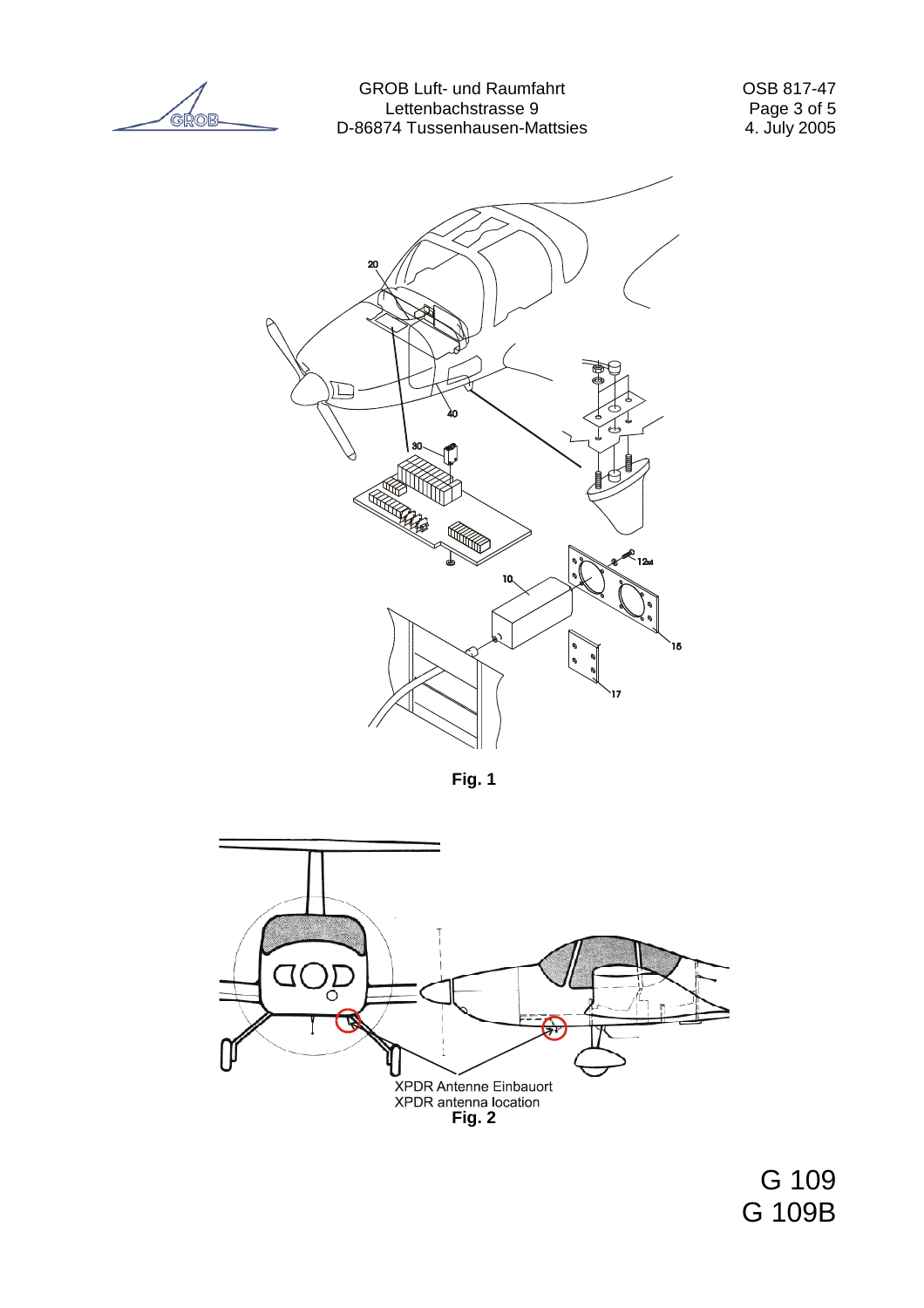**GDOR** 

### **1.9 Repetitive Actions:**

N/A

### **1.10 Mass (Weight) and CG:**

Additional weight must be included by calculation or weighing

# **II. PLANNING INFORMATION**

### **2.1 Material & Availability:**

material needed for modification may be ordered from GROB.

### **2.2 Special Tools:**

adequate test bench for check of antenna output and signal quality

### **2.3 Labour costs:**

approx. 6 hours

### **2.4 Reference documents:**

N/A

### **2.5 Credit:**

N/A

G 109 G 109B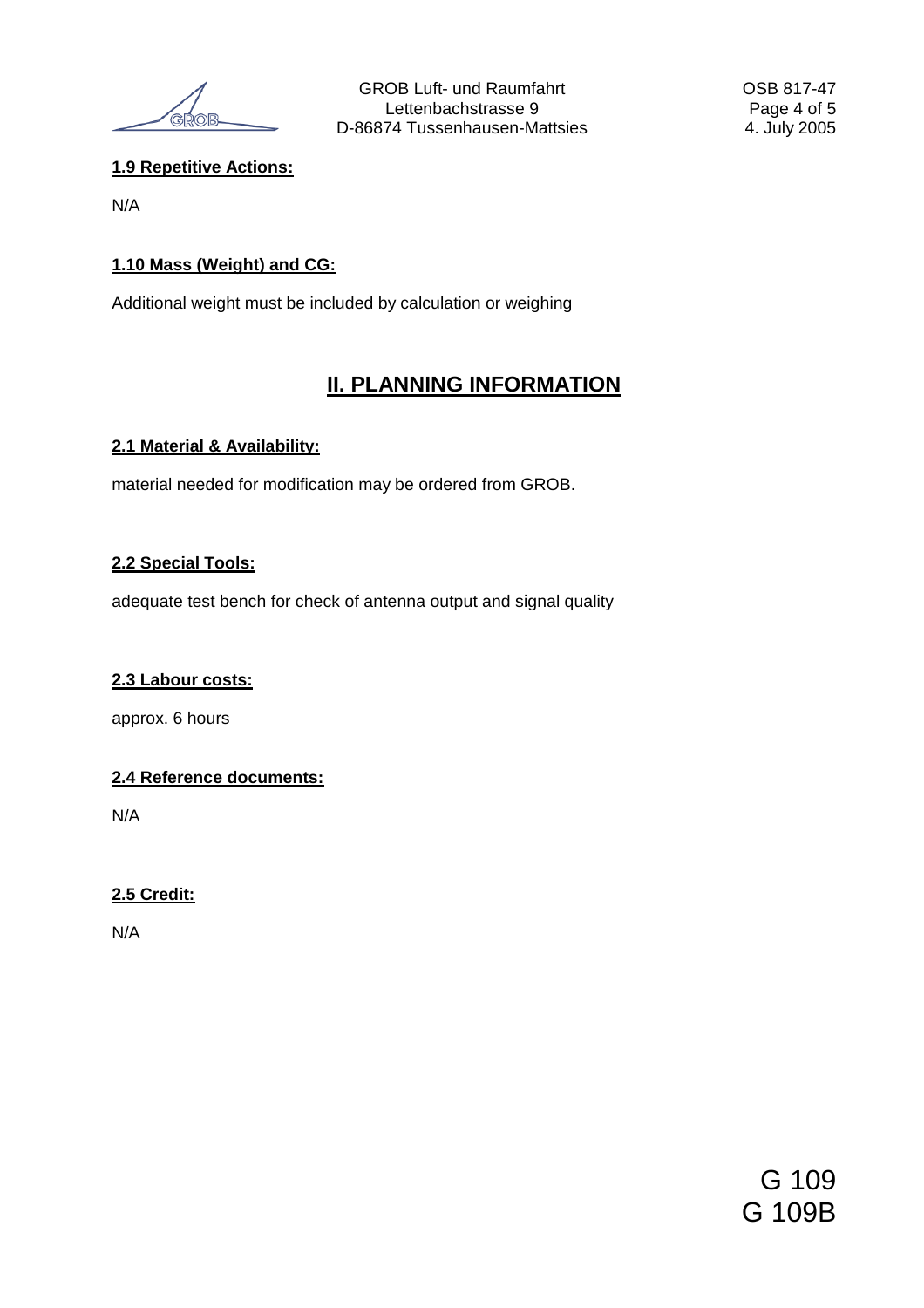

GROB Luft- und Raumfahrt CSB 817-47 Lettenbachstrasse 9 Page 5 of 5 D-86874 Tussenhausen-Mattsies 4. July 2005

# **III. REMARKS**

- **3.1** The installation may be performed by an authorised aviation workshop and has to be certified by an authorised inspector and a Inspection Certificate has to be issued.
- **3.2** If you have sold your aircraft in the meantime, would you kindly pass this information on to the new owner and forward his address and aircraft S/N to us.
- **3.3** For questions and assistance please contact:

Rudolf Vodermeier, Head of Product Support phone: +49 8268 998 139<br>fax: +49 8268 998 200 fax: +49 8268 998 200 e-mail: [productsupport@grob-aerospace.de](mailto:productsupport@grob-aerospace.de)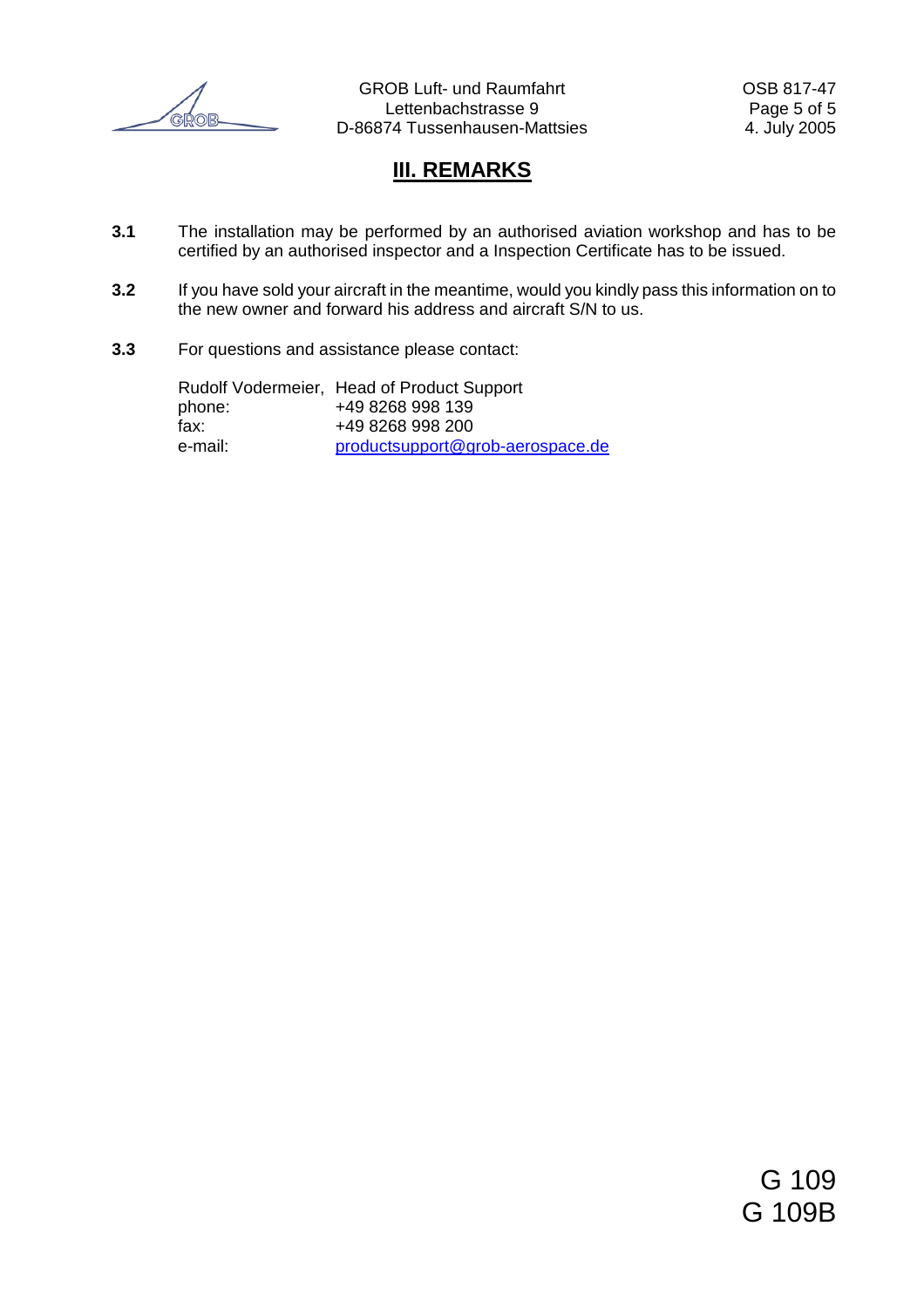# *Luftfahrt-Bundesamt Division T 4*<br><sup>T402-TDR-02/05</sup>

*T402-TDR-02/05 February 14th, 2005* 

# *1) Note:*

### **Instruction for the approval of transponder installation in sailplanes and powered sailplanes**

Relating to the certification of transponder installation in sailplanes and powered sailplanes, the LBA Division T 4 proposes the following procedure for the proof of compliance:

**Attention:** The procedures proposed here do not exempt from the obligation to comply with the applicable air traffic regulations!

### **Proofs of compliance with individual items of the airworthiness requirements:**

- § 22.301, 22.597 Loads from single masses
- § 22.1301 Function and installation
- § 22.777 Cockpit controls
- § 22.786 Protection from injury
- § 22.1321 Arrangement and visibility
- § 22.1327 Magnetic direction indicator
- § 22.1365 Electric cables and equipment
- § 22.1431 ATC airborne equipment
- § 22.883 Ground clearance (for antenna, if applicable)

## **§ 22.301, 22.597 – Loads from single masses**

Mechanic attachment means with aircraft components Maximum mass in the instrument panel to be indicated in the flight manual. If necessary load test by means of a spring scale

## **§ 22.1301 - Function and installation**

Conduct test flight applying the following procedures: Allow for heat dissipation, protection from moisture

This procedure includes a flight test during which the transmission to a ground station is assessed by ATC on the ground. For this purpose the following factors should be accounted for:

different flight directions of the aircraft to the ground station and

the influence of potential sources of interference (e.g. engine running, additional electric equipment; it is to be assumed that flights with the engine running will be the critical operational condition).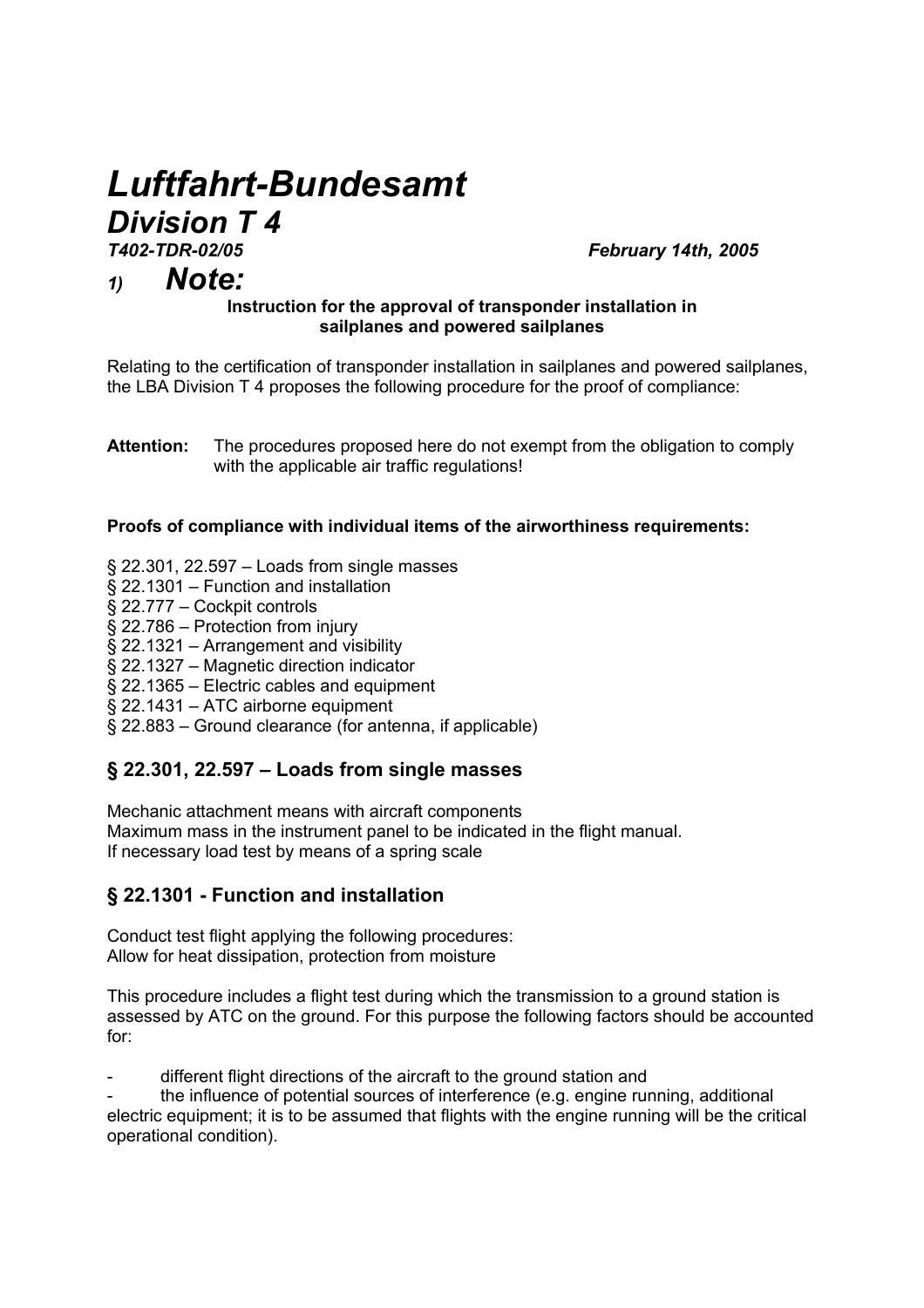### Description of the procedure

Remarks relating to range:

The position of the antenna receiving the signals on the ground is normally not known to the pilot or to the controller. Example: Position is Braunschweig, addressee is Bremen information, antennas in question are located at Nordholz, Deister, Berlin-Tegel etc.

Antennas in question for receiving Mode-S in Germany are located at: Nordholz, Deister, Berlin Tegel, Düsseldorf, Schmooksberg, Frankfurt, Neunkirchen, Auersberg, Gosheim, Munich.



http://www.dfs.de/dfs/internet/deutsch/default/download/ortung\_im\_luftverkehr\_dt.pdf)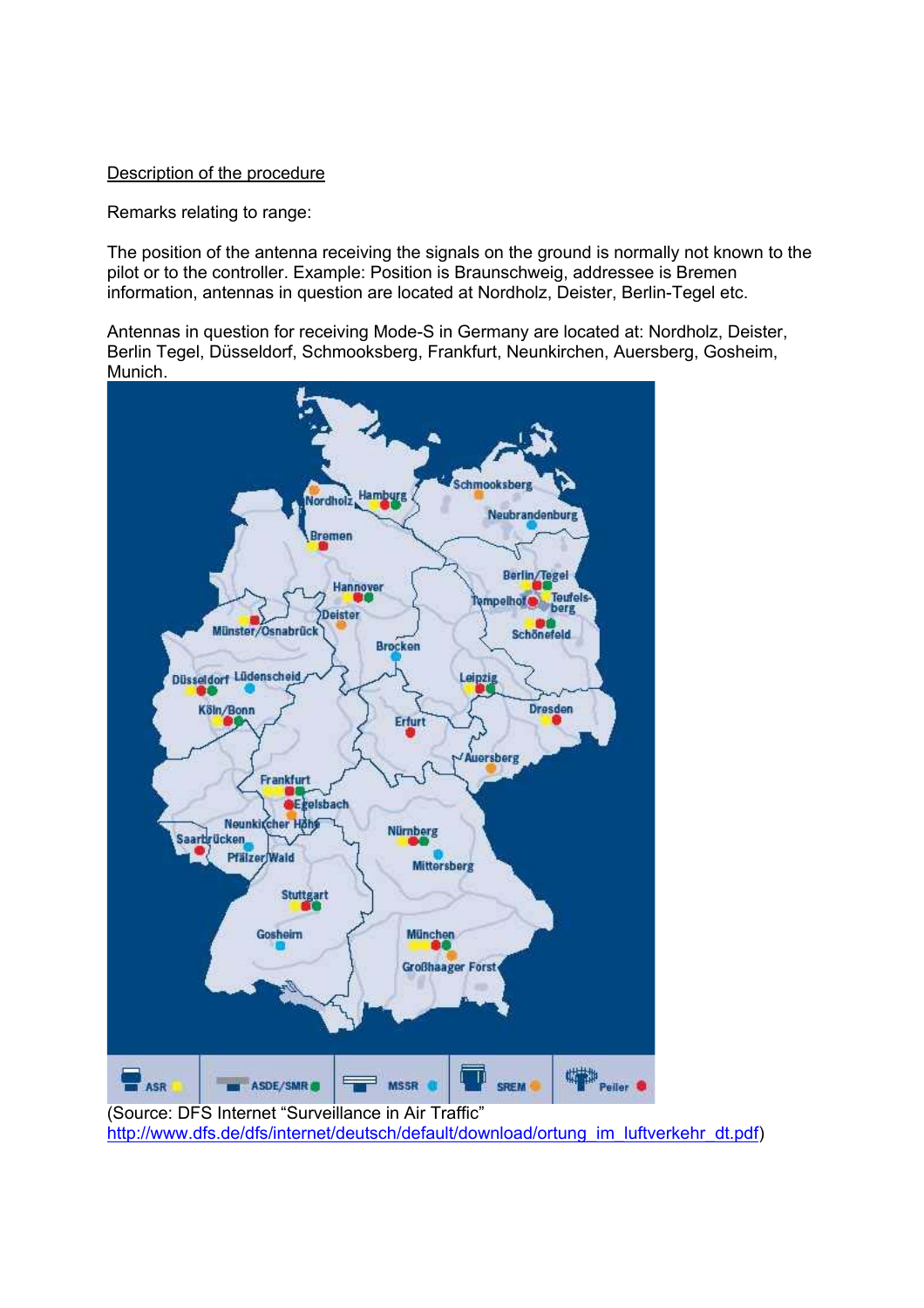Furthermore it is possible to contact the DFS (Mr Dzuba, phone: 06103/707-2270) and obtain a measurement record to have a written proof of the transmission; this record is subject to fees.

1. Documentation of the test conditions

 Date, persons participating, aircraft airborne transmission equipment ground units etc.

2. Testing

If applicable, engine on/off

The aircraft will fly a square to allow determination of the transmission quality into the directions 0°, 90°, 180° and 270° to the ground station. The transmission into each of these directions will be assessed by the ground station. To improve the line of sight range of the equipment an increased flight level may be taken into account.

The assessment scheme may be as follows, for example:

1) Position:

Distance from the next (assumed) radar station: Flight altitude: 3300 ft MSL

| DFS unit                 | receivability on the ground              |              |             |             |  |
|--------------------------|------------------------------------------|--------------|-------------|-------------|--|
|                          | direction of the aircraft to the station |              |             |             |  |
|                          | ∩°                                       | $90^{\circ}$ | $180^\circ$ | $270^\circ$ |  |
| XYZ radar<br>(see chart) | ٦k                                       |              | 7k          |             |  |

If applicable, engine on/off

- 2) Flight altitude: 4500 ft MSL
- 3) ´ Flight altitude: 6000 ft MSL
- 4) Flight altitude: 7500 ft MSL
- 3. Final assessment

The interference effects found are to be indicated.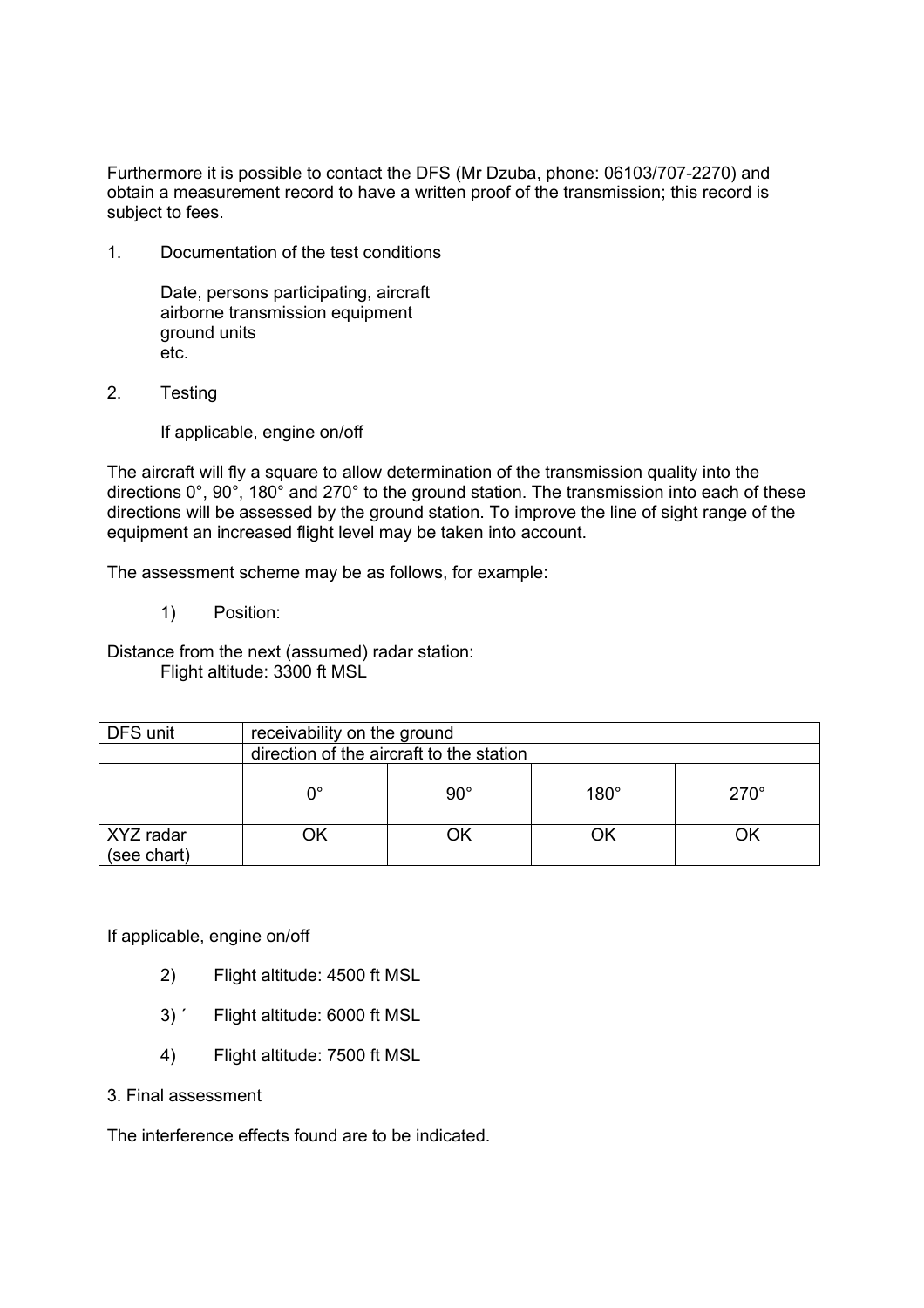# **§ 22.777 – Cockpit controls**

# **§ 22.786 – Protection from injury**

## **22.1321 - Arrangement and visibility**

Controllability / accessibility / visibility

## **§ 22.1327 Magnetic Compass**

Adequate distance from the compass

# **§ 22.1365 – Electric cables and equipment**

Pay attention to manufacturer's data Types of wires (if necessary aviation wires) Fixed wiring (aircraft manufacturer's data)

## **§ 22.1431 – ATC airborne equipment**

Kind and maximum length of antenna wire (defined by the transponder manufacturer) Energy balance (how long is it serviceable with the complete equipment used? -> manual) Use approved antenna

Use "electric counterweight" for the antenna (if applicable TDR manual)

The metal surface connected with the mass of the antenna should be as large as possible (it may be thin – if applicable, a copper foil to be bonded – attention: for CRP shells it may be necessary to apply the counterweight to the outer surface)

# **§ 22.883 – Ground clearance (for antenna, if applicable)**

Installation location for the antenna and, if necessary, kind of counterweight defined by the aircraft manufacturer

Transponder documentation to be included in aircraft file

### **Guidance for the elaboration of a Service Bulletin, a change of type certificate or a supplemental type certificate**

If an aircraft manufacturer issues a collective Service Bulletin, corresponding flight tests are to be conducted to verify possible installation locations for the antenna.

In case of a type certificate change or a supplemental type certificate for the installation of a transponder by a manufacturer or an aeronautical work shop the following items are to be dealt with among other things: